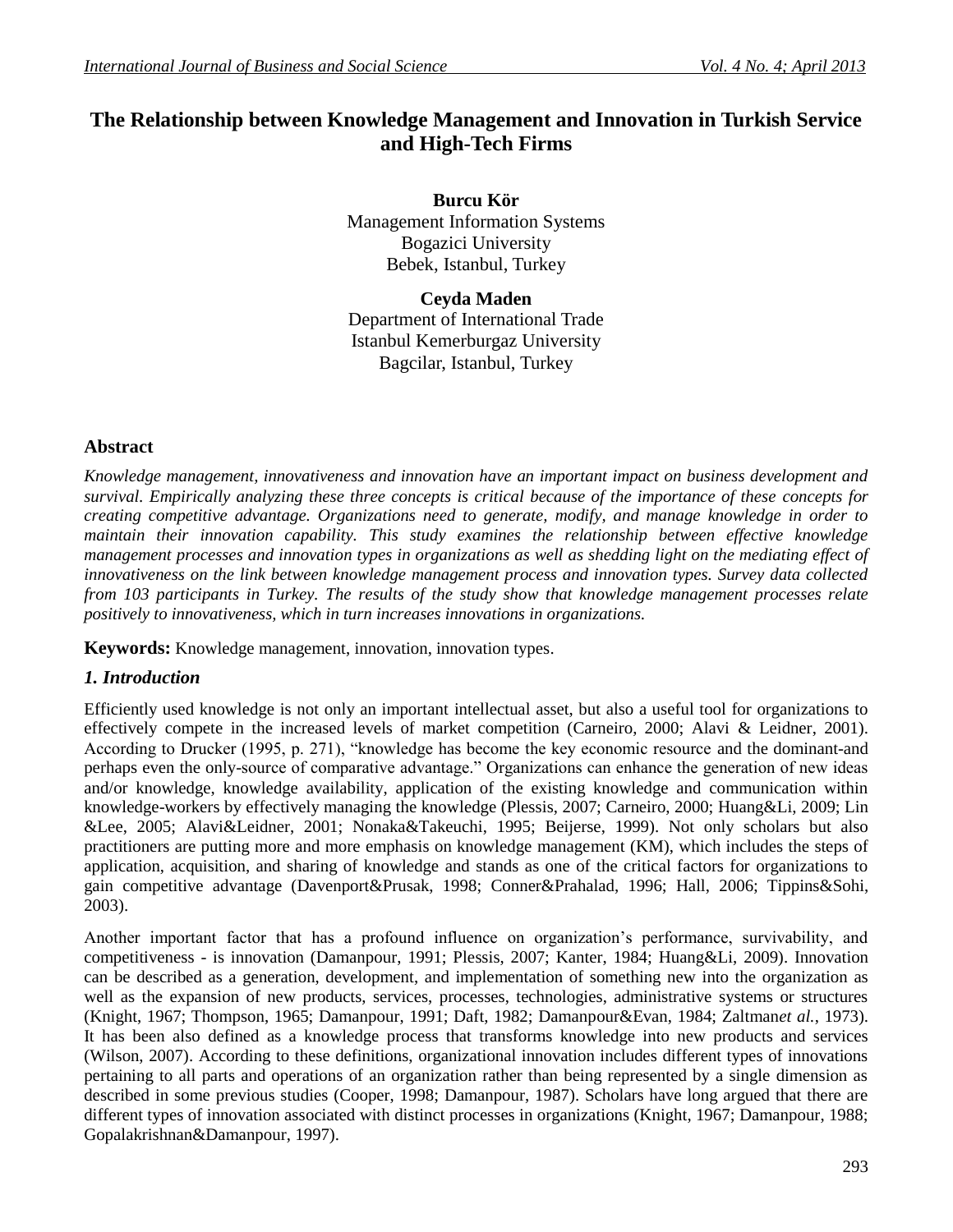Prior research reveals that there are three pairs of organizational innovation types, which are administrative and technical, product and process, and radical and incremental innovation (Damanpour, 1991; Gopalakrishnan & Damanpour, 1997). These innovation types, which have been categorized as contrasting pairs, have gained increasing attention in previous research.

According to the meta analysis of Damanpour (1991), when different types of innovation is considered in the research studies, there will be more consistent results rather than the analysis of a single innovation. Evan (1966) and Damanpour (1987, 1991) state that the distinction between administrative and technical innovations is particularly important for studies on organizational innovation because it reflects a more general distinction between social structure and technology, and two innovation types can represent changes introduced in a wide range of tasks within organizations.

In organizations, an important antecedent of adopting and implementing different types of innovations is knowledge management (Darroch & McNaughton, 2002; Antonelli, 1999; Carneiro, 2000; Dove, 1999; Nonaka & Takeuchi, 1995) Knowledge management enhances engagement in innovation through generating, using, and sharing new ideas and exploitation of the organization's thinking power (Huang & Li, 2009; Darroch & McNaughton, 2002; Lin&Lee, 2005; Argote*et al.*, 2003; Plessis, 2007). Put another way, it increases the adoption and implementation of innovations by enhancing organizational innovativeness. Nevertheless, there are very few studies in the literature that examine the effects of knowledge management on organizational innovativeness which subsequently increases the adoption and implementation of different innovation types. Accordingly, the primary purpose of the study is to explore the relationships between knowledge management processes (i.e. knowledge acquisition, knowledge application, and knowledge sharing) and two major innovation types. This study also examines the mediating effect of innovativeness on the relationship between knowledge management and innovation. The remainder of the paper proceeds with the theoretical background and the methodology of the study followed by the presentation of the empirical results. Finally, the conclusions, limitations, and future research directions are provided.

## *2. Research Background and Hypotheses*

In competitive environment, knowledge management is an increasingly critical component of sustainable competitive advantage and provides long-term benefits for organizations (Damanpour, 1991; Hurley & Hult, 1998; Darroch & McNaughton, 2002; Alavi & Leidner, 2001). Beijerse (1999, p.102) states that "knowledge management is achieving organizational goals through the strategy-driven motivation and facilitation of knowledge-workers to develop, enhance and use their capability to interpret data and information (by using available sources of information, experience, skills, culture, character, personality, feelings, etc.) through a process of giving meaning to these data and information." Knowledge management is also a management function that allows knowledge sharing and provides easy access to knowledge, know-how, experience, and expertise (Gloet & Terziovski, 2004; Darroch & McNaughton, 2002; Miller, 1999). According to Parlby and Taylor (2000), knowledge management is a business process which relates to creating new knowledge and ensuring usage of knowledge within organization whenever it is necessary. Knowledge management process facilitates another important process in organizations, namely learning process. Effective knowledge management can also increase the amount of knowledge required for organizational members and facilitate the rapid diffusion of knowledge within the organization. Hence, knowledge management has a profound effect on transforming power of knowledge into innovation processes (Huang & Li, 2009; Argote*et al.*, 2003). Many scholars have thus far argued that effective management of knowledge leads to organizational innovation (Huang & Li, 2009; Darroch & McNaughton, 2002; Lin & Lee, 2005; Plessis, 2007; Nonaka & Takeuchi, 1995).

Organizational innovation is a multidimensional concept that pertains to various parts and operations of an organization. The nature of the activities in each innovation type is different, and they necessitate different strategies. There are three pairs of organizational innovation, which are administrative and technical, product and process, and radical and incremental, that has gained significant attention in previous research (Damanpour, 1991; Gopalakrishnan & Damanpour, 1997). Evan (1966) and Damanpour (1987, 1991) state that the distinction between administrative and technical innovations is particularly important for studies in organizational innovation because it reflects a more general distinction between social structure and technology, and the two innovation types can represent changes introduced in a wide range of tasks within organizations.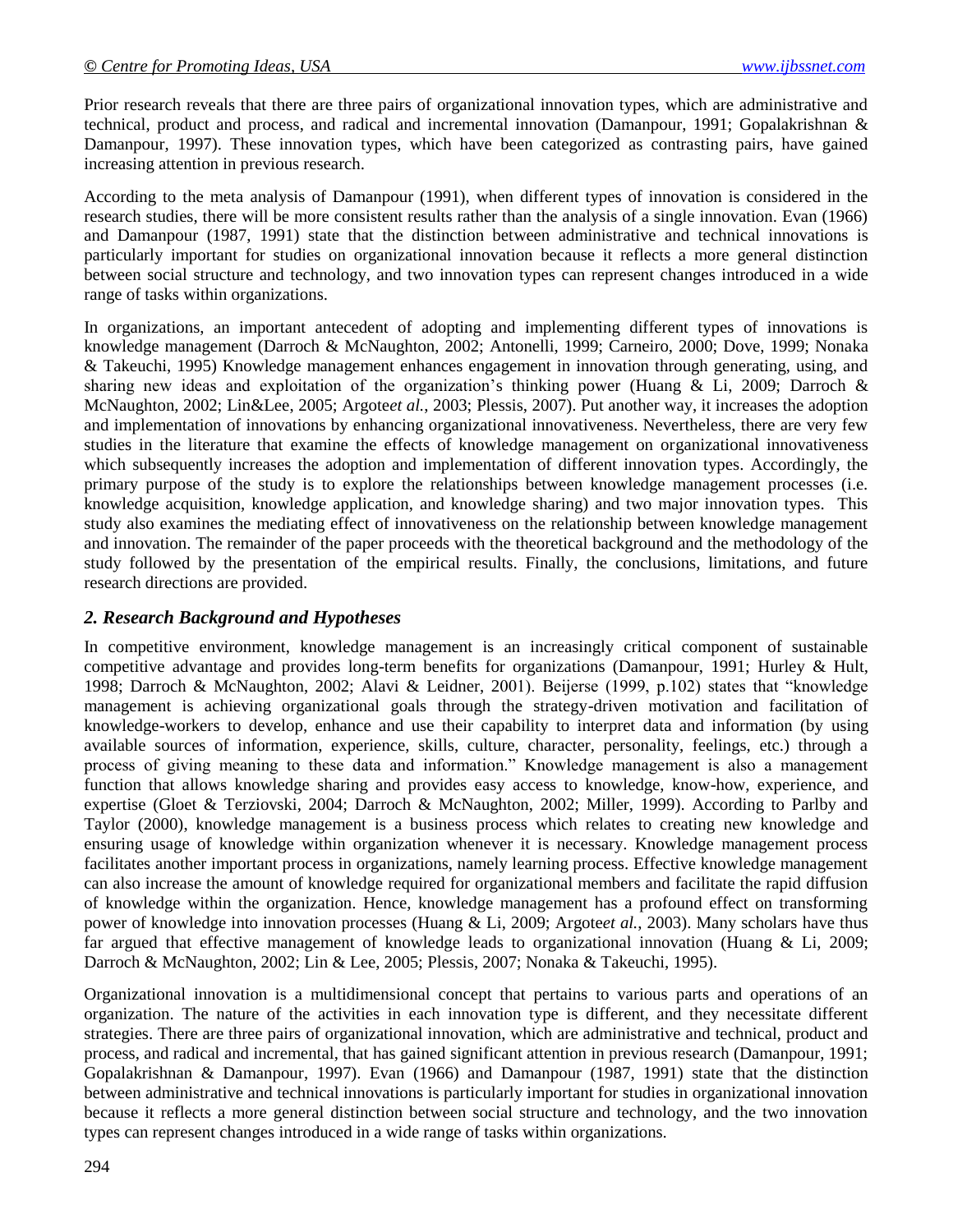Similarly, Cooper (1998, p. 498) states that "the distinction between technological and administrative innovation involves the proximity of the change in relation to the organization's operating core." Therefore, in this study, administrative and technical innovations are considered as the two major types of organizational innovation.

Damanpour et al. (1989, p.588) define technical innovations as "those that occur in the operating component and affect the technical system of an organization". Gopalakrishnan and Damanpour (1997) state that "administrative innovations pertain to organizational structure, administrative processes, and human resources; these innovations are indirectly related to the basic work activity of the organization and are more directly related to its management". While technical innovations are usually related with the technical core of organizations, administrative innovations are related with the administrative core and social structure of organizations (Daft, 1978; Evan, 1966; Gopalakrishnan & Damanpour, 1997).

Knowledge management processes are expected to influence both administrative and technical innovations (Huang & Li, 2009; Chen & Huang, 2009) in organizations. Knowledge acquisition, which is related with using either existing knowledge or capturing new knowledge (Lin & Lee, 2005, p.176), enhances an organization's ability to efficiently perform its goals as well as increasing organization learning (McElroy, 2000; Grant, 1996; Lin &Lee, 2005). Through acquiring knowledge from both inside and/or outside the organization, each organizational member can increase his/her capacity to transform current knowledge to new knowledge and to generate new knowledge (Yli-Renko*et al.*,2001; Chen & Huang, 2009). Newly acquired knowledge increases stocks of knowledge available to organizations, decreases the uncertainty, and opens new opportunities for both applying and exploiting knowledge, thereby promoting the creation of innovative results (Nonaka & Takeuchi, 1995; Gold *et al*., 2001; Huang &Li, 2009; Argote*et al.*, 2003). As innovation requires a concerted effort and experience in recognizing existing knowledge and capturing new knowledge (Drucker, 1993; Fabrizio, 2009), it basically increases through knowledge acquisition (Darroch & McNaughton, 2002). Accordingly, knowledge acquisition is positively related to innovation.

The second process of knowledge management, knowledge application, is related with the actual use of the current knowledge in order to solve existing problems (Gold *et al.*, 2001; Alavi & Tiwana, 2002), and with making knowledge more active and relevant in creating values for organizations (Bhatt, 2001). Lin and Lee  $(2005, p.176)$  define knowledge application as "the business processes through which effective storage and retrieval mechanisms enable a firm to access knowledge easily." By effectively applying knowledge, organizations increase their capabilities of managing different sources and types of knowledge effectively, using the right the knowledge in the right form, decreasing making mistakes, and converting collective knowledge to advantages for organizations (Alavi & Leidner, 2001; Bhatt, 2001; Huang & Li, 2009; Gold *et al.*, 2001). Hence, knowledge application plays an important role in increasing administrative and technical innovation in organizations (Johannessen*et al.*, 1999; Sarin & McDermott, 2003).

Knowledge sharing is defined as a business process that requires collective knowledge, skills and expertise, and dissemination of knowledge across the organizational units (Chen & Huang, 2009; Lin & Lee, 2005). Knowledge sharing also involves the exchange of employee knowledge, experiences, and skills throughout the organizational and the whole organization in order to establish new routines and mental models (Lin, 2007; Nonaka & Takeuchi, 1995). Organizational members can easily access to knowledge by sharing knowledge among themselves and/or across different units, which reduces the amount of time and investment required to gather information. Through reducing time and investment for gathering information and establishing new routines and mental models, organizations can transfer their valuable resources to innovation processes. Additionally, sharing and exchanging knowledge cause high level of participation in learning and joint creation of new knowledge, which are critical for the development innovative ideas (Chen &Huang, 2009; Tsai, 2001). Thus, knowledge-sharing processes tend to be positively associated with innovation.

In line with the previous discussions, the following hypotheses are formulated.

H1a: Knowledge acquisition process will be positively related to administrative innovation.

- H1b: Knowledge acquisition process will be positively related to technical innovation.
- $H<sub>1c</sub>$ : Knowledge application process will be positively related to administrative innovation.
- $H<sub>1d</sub>$ : Knowledge application process will be positively related to technical innovation.
- $H<sub>1e</sub>$ : Knowledge sharing process will be positively related to administrative innovation.
- H<sub>1f</sub>: Knowledge sharing process will be positively related to technical innovation.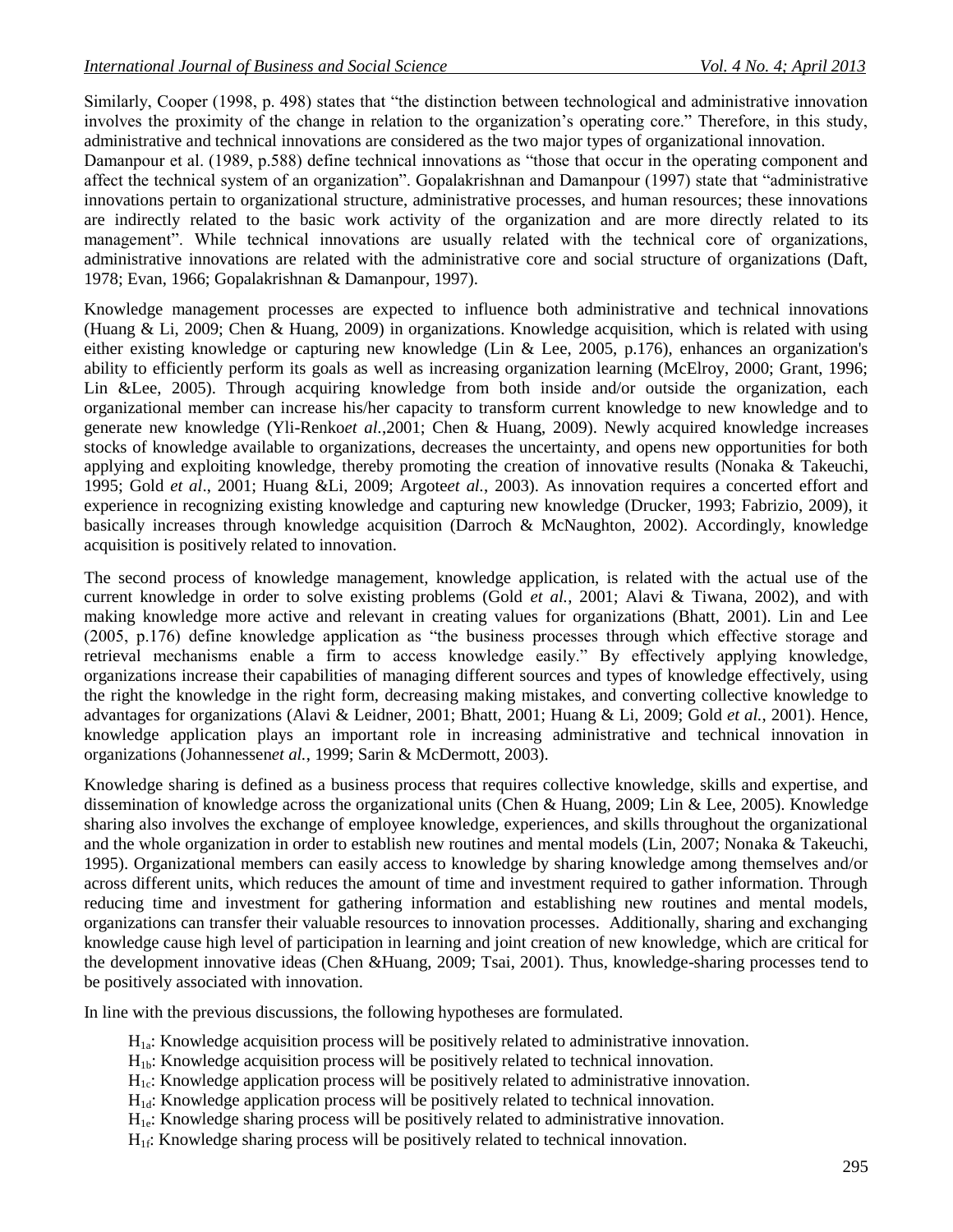Innovativeness is one of the importance sources of competitive advantage (Hurley & Hult, 1998). Innovativeness is determined by organization's cultural openness to innovation that is related with members of organization willingness to participate in innovation activities (Van de Ven, 1986; Zaltman*et al.*, 1973; Hurley & Hult, 1998). Dobni (2008, p.543) states that innovativeness is "a multi-dimensional context which includes the intention to be innovative, the infrastructure to support innovation, operational level behaviors necessary to influence a market and value orientation, and the environment to implement innovation." Garcia and Calantone (2003) and Muffatto (1998) claim that innovativeness is the capacity of innovation and innovative climate that has a profound relationship between the firm's existing technological resources, skills, knowledge, capabilities, or strategies in order to foster innovation. Organizational innovativeness is closely related with developing knowledge resources of organizations (Subramanian & Youndt, 2005). Innovativeness also creates basic values, assumptions, and beliefs within the organization that lead employees behavior to transform knowledge into new products, services, processes, technology, and administrative systems or structures, policies, plans, and programs. Acquiring, applying, and sharing knowledge between the functional areas of an organization create conditions to elevate willingness of organizational members to participate in innovation activities. Knowledge sharing can improve close contacts and interactions within an organization which support innovativeness in the organization. When knowledge is applied or acquired by organizations, organizational learning takes place (Darroch & McNaughton, 2002; Nonaka & Takeuchi, 1995) which also has a positive impact on openness to innovation or innovativeness. Additionally, effective management of knowledge increases the stock of knowledge within an organization that develops infrastructure to support innovation and increases the innovativeness of an organization. Therefore, the following hypotheses are developed.

- $H<sub>2a</sub>$ : Knowledge acquisition process will be positively related to innovativeness.
- $H_{2b}$ : Knowledge sharing process will be positively related to innovativeness.
- $H<sub>2c</sub>$ : Knowledge application process will be positively related to innovativeness.

Byrd and Turner (2001, p. 44) suggest that innovativeness applies to "culture where the generation, acceptance, and implementation of new ideas, processes, products, and services are the norm." Through innovativeness in the organization, employees socialize to engage in innovation activities, shape the environment to be more innovative, and are shaped by innovative environment. In addition, organizational members' understanding and perceptions of the environment act as a guide to involve in innovation activities (Ahmed, 1998) that provides value in organization's technical and administrative core. Therefore, innovativeness can be regarded as a cultural element that precedes the technical and administrative innovations in organizations (Leticia & Ignacio, 2007; Tushman & O'Reilly, 1997). In the light of above discussion, the following hypotheses are proposed:

- $H_{3a}$ : Innovativeness will be positively related to administrative innovation
- $H_{3b}$ : Innovativeness will be positively related to technical innovation

As discussed previously, the study link the relationships among knowledge management processes, innovativeness and innovation types. Hypotheses 2a-2c, 3a and 3b link knowledge management processes with innovativeness and innovativeness with innovation types. In addition, knowledge management processes influence innovativeness, which in turn, have an impact on both types of innovations (i.e., administrative and technical innovations). Therefore, this study proposes that innovativeness plays a mediating role in the relationship between knowledge management processes and innovation types. Thus, it is hypothesized that:

- H4a: Innovativeness mediates the relationship between knowledge management processes and administrative innovation.
- H4b: Innovativeness mediates the relationship between knowledge management processes and technical innovation.

Overall, this paper proposes a model (see Fig. 1) that extends the initial model and states that innovativeness mediates the relationship between knowledge management processes and innovation types.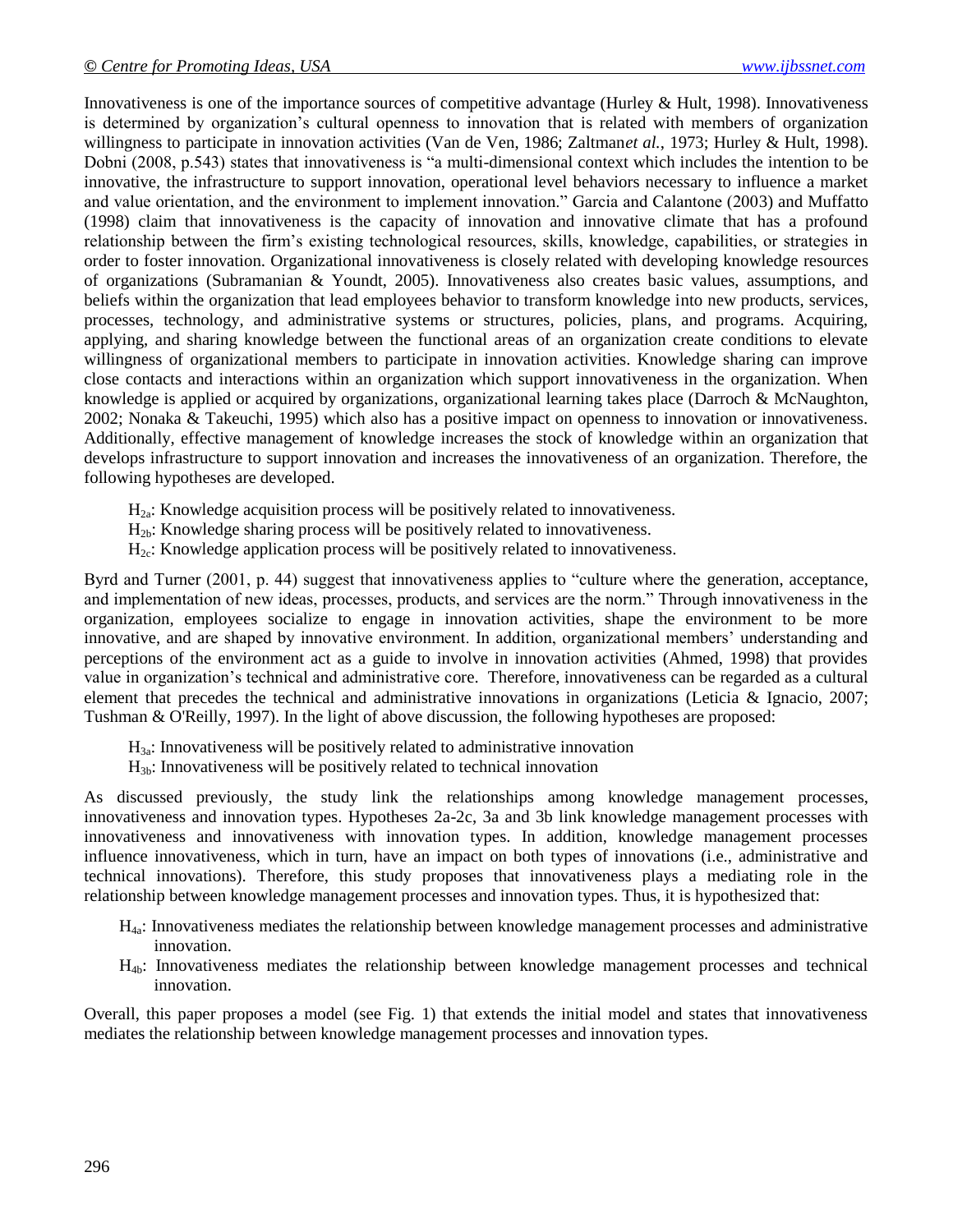**Figure 1: The research model of the study**



## *3. Research Methodology*

#### **3.1 Data Collection and Sample**

This study employs a questionnaire survey approach to collect data to test inferred hypotheses empirically. Variables in the questionnaire include knowledge management processes, innovativeness and innovation types. The participants of the study were executives and employees who work in industrial enterprises in service (i.e. banking, insurance, health care), and high-tech sectors (i.e. electronics and communications, information system, computers and office equipment and automotive) in Turkey.

At the beginning of the data collection period, the questionnaire was posted on a website. A total of 300 questionnaire links were mailed to the participants accessed through personal networks with a request for the questionnaires to be fully completed. Of the total 135 questionnaires returned, 103 were complete. The usable response rate was 76.2%. The characteristics of the sample are presented in Table 1.

| Characterization of the respondents $(n=103)$ | Frequency | Percent |  |  |  |
|-----------------------------------------------|-----------|---------|--|--|--|
| Gender of Respondents:                        |           |         |  |  |  |
| Female                                        | 42        | 40.8    |  |  |  |
| Male                                          | 61        | 59.2    |  |  |  |
| <b>Education of Respondents:</b>              |           |         |  |  |  |
| Undergrad                                     | 47        | 45.6    |  |  |  |
| Grad                                          | 41        | 39.8    |  |  |  |
| PhD                                           | 15        | 14.6    |  |  |  |
| <b>Experience of Respondents:</b>             |           |         |  |  |  |
| $0-4$ years                                   | 17        | 16.5    |  |  |  |
| 5-9 years                                     | 43        | 41.7    |  |  |  |
| $10-14$ years                                 | 19        | 18.4    |  |  |  |
| $15-19$ years                                 | 10        | 9.7     |  |  |  |
| More than 20 years                            | 14        | 13.6    |  |  |  |
| <b>Industry Types:</b>                        |           |         |  |  |  |
| High-tech.                                    | 53        | 51.5    |  |  |  |
| Service                                       | 50        | 48.5    |  |  |  |
| The Number of Employee:                       |           |         |  |  |  |
| $0 - 100$                                     | 26        | 25.2    |  |  |  |
| 101-500                                       | 26        | 25.2    |  |  |  |
| 501-1000                                      | 10        | 9.7     |  |  |  |
| More than 1000                                | 41        | 39.8    |  |  |  |

#### **Table 1:Characteristics of the sample**

#### **3.2 Measures**

In this study, 5-point Likert scale anchored by "strongly disagree" and "strongly agree" is used. Dimensions of innovativeness are measured with thirteen items and are adapted from Wang and Ahmed (2004) and Jansen et al. (2006).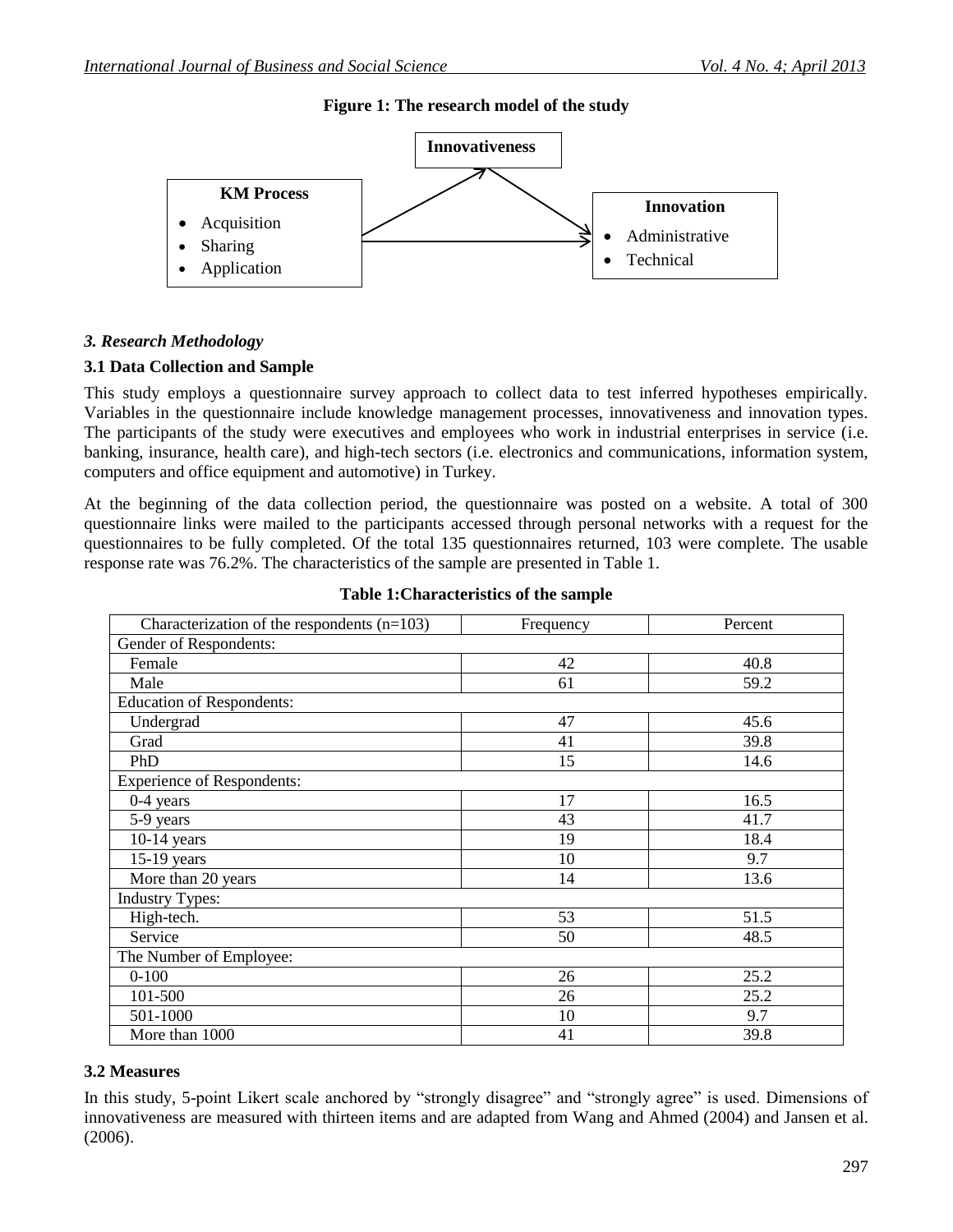Furthermore, knowledge management process is assessed with thirteen items adapted from the concept of Gold et al. (2001), Lin and Lee (2005), Chen and Huang (2009) and Huang and Li (2009). In this study, knowledge management processes is measured as three constructs including knowledge acquisition, sharing and application. Innovation types are measured as two constructs with a total of seven items: administrative innovation and technical innovation, derived from those proposed by Huang and Li (2009) and Chen and Huang (2009).

## **3.3 Analysis and Results**

Before analyzing the hypotheses of the study, the dimensionality of knowledge management processes and innovation measures were examined by conducting principal components of factor analysis with varimax rotation. All factor analyses were carried out using SPSS 20.0. According to Hair et al. (1998), values greater than  $\pm$  50 are necessary for practical significance. Nevertheless, sample size need to be considered when deciding on acceptable factor loadings. For the sample consisting of 103 observations, minimum acceptable factor loading is 0.51. The results support three factors of knowledge management processes with eigen values greater than 1 and explain 66% of the variance, as shown in Table 2. The KM application process includes six items, KM sharing process includes four items, and KM acquisition process includes three items.

| Items                                                          | Factors |         |      |
|----------------------------------------------------------------|---------|---------|------|
|                                                                |         | 2       | 3    |
| Applying knowledge to solve new problems.                      | .849    | .213    | .203 |
| Applying experiential knowledge.                               | .740    | .241    | .096 |
| Utilizing knowledge into practical use.                        | .732    | .252    | .230 |
| Effectively managing different sources and types of knowledge. | .645    | .428    | .419 |
| Transferring organizational knowledge to employees.            | .622    | .442    | .118 |
| Integrating different sources and types of knowledge.          | .536    | .383    | .402 |
| Sharing knowledge between supervisors and subordinates.        | .325    | .807    | .104 |
| Sharing knowledge across units.                                | .317    | .805    | .134 |
| Sharing knowledge among colleagues.                            | .327    | .749    | .134 |
| Sharing knowledge among partners.                              | .223    | .531    | .276 |
| Acquiring knowledge on developing new products/services.       | .250    | .198    | .778 |
| Acquiring knowledge from employees.                            | .349    | $-.006$ | .695 |
| Acquiring supplier knowledge.                                  | $-.093$ | .481    | .599 |

#### **Table 2: Results of factor analysis of KM process items**

As shown Table 3, the results support two factors for innovation types that have eigenvalues greater than 1 and explain 86.4% of the variance. The administrative factor includes three items and the technical factor consists of three items.

| <b>Items</b>                                                            | Factors |      |  |  |
|-------------------------------------------------------------------------|---------|------|--|--|
|                                                                         |         |      |  |  |
| The firm develops innovative administration in planning procedures.     | .887    | .369 |  |  |
| The firm develops innovative administration in process control systems. | .885    | .354 |  |  |
| The firm develops innovative administration in integrated mechanisms.   | .872    | .332 |  |  |
| The firm enhances the development of new technologies.                  | .254    | .913 |  |  |
| The firm incorporates technologies into new products.                   | .383    | .827 |  |  |
| The firm facilitates new processes to improve quality and lower cost.   | .468    | .730 |  |  |

**Table 3: Results of factor analysis of innovation types**

#### **3.4 Reliability and Validity**

In the study, measurement quality of the constructs was assessed by examining the convergent validity, discriminant validity, internal consistency of the items, and composite reliability (Barclay *et al.*, 1995; Chin 1998; Gefen*et al.*, 2000; Gefen&Straub 2005). The Smart-PLS software package (version 2.0) (Ringle*et al.*, 2005) was used for the assessment of measurement validity and reliability. Cronbach's alpha reliability coefficient normally ranges between 0 and 1. The closer Cronbach's alpha coefficient is to 1.0 the greater the internal consistency of the items in the scale.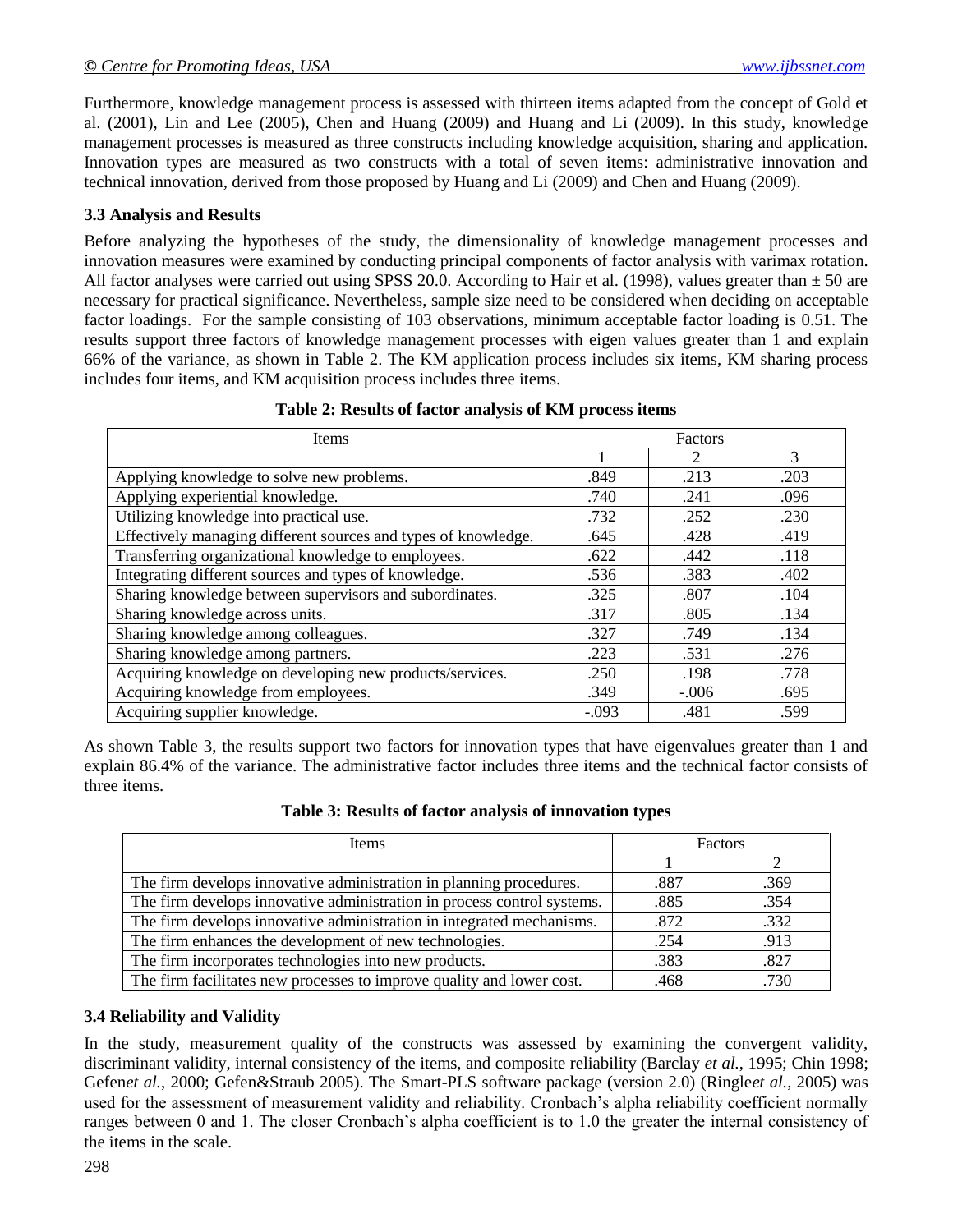Additionally, construct reliability was assessed by using composite reliability analysis as suggested by Fornell and Larcker (1981). All constructs produced satisfactory values for internal consistency of the items while the majority of the constructs exceeded 0.7 in terms of Cronbach's alpha (see Table 4), except knowledge acquisition process (0.63). As shown in Table 4, all composite reliability values were above the recommended level of 0.70 (Hair *et al.*, 1998, Fornell & Larcker, 1981). Thus, we concluded that measures utilized in the study demonstrate reliability of the scale.

The convergent validity of scales was assessed by using Smart PLS 2.0. The average variance extracted (AVE), measuring the variance captured by the indicators in relation to the variance caused by measurement error of the indicators, need to exceed .50 (Fornell & Larcker, 1981). Since all values were acceptable, convergent validity was established. Discriminant validity across scales was also assessed by comparing the cross-loadings in constructs. For the attainment of discriminant validity, loadings of the each block of indicators should load higher for its respective construct than the other constructs (Chin, 1998). As depicted in the Appendix A, the loading of each indicator was higher for its respective construct than for any other construct. In addition, it was confirmed that each construct loads highest with its own items. Therefore, the result provides support for the distinctive validity.

| Construct                   | <b>AVE</b> | Comp. Reliability | Cronbach's Alpha |
|-----------------------------|------------|-------------------|------------------|
| Administrative Innovation   | 0.90       | 0.97              | 0.95             |
| <b>Technical Innovation</b> | 0.82       | 0.93              | 0.89             |
| Innovativeness              | 0.56       | 0.94              | 0.94             |
| <b>KM</b> Acquisition       | 0.58       | 0.80              | 0.63             |
| <b>KM</b> Application       | 0.66       | 0.92              | 0.89             |
| <b>KM</b> Sharing           | 0.68       | 0.89              | 0.84             |

**Table 4: PLS composite reliability, Cronbach's alpha, AVE**

## **3.5 Results**

This study attempts to understand the relationships among knowledge management processes, organizational innovativeness and innovation types. The hypothesis testing was accomplished via the estimation of a regression equation using SPSS 20.0. Additionally, as a part of the regression analysis, multicollinearity was tested by calculating variance inflation factors (VIF) for each predictor variable. All VIFs are less than 1.5, which is below the threshold of 10.0 (Hair *et al.*, 1998). Table 5, Table 6, Table 7 and Table 8 present the results of regression analysis regarding the effects of knowledge management processes and organizational innovativeness on innovation types.

Table 5 shows results of regression analysis for the effects of knowledge management processes on innovation types. Knowledge acquisition, knowledge application, and knowledge sharing processes have positive and significant effects on administrative innovation (p<0.001, p<0.001, p<0.001, respectively,  $R^2 = 0.47$ ). Likewise, knowledge acquisition, knowledge application, and knowledge sharing processes have also positive and significant effects on technical innovation (p<0.01, p<0.01, p<0.05, respectively,  $R^2$ =0.19). Accordingly, results support Hypotheses 1a to 1f.

**Table 5: Regression analysis of the effects KM process on innovation types**

|                   | Administrative Innovation | <b>Technical Innovation</b> |
|-------------------|---------------------------|-----------------------------|
| KM Application    | $.56***$                  | $27**$                      |
| <b>KM</b> Sharing | $29***$                   | $.19*$                      |
| KM Acquisition    | $.28***$                  | $.29**$                     |
| $R^2$             | 47                        | .19                         |
| F                 | $29.26***$                | $7.63***$                   |

n=103 (two-tailed test). Standardized coefficients are reported. \*p<0.05, \*\*p<0.01, \*\*\*p<0.001

Table 6 shows results of regression analysis of the effects of knowledge management processes on organizational innovativeness. Knowledge application  $(p<0.001)$ , knowledge sharing  $(p<0.001)$  and knowledge acquisition (p<0.001) have positive and significant for innovativeness ( $R^2$ =0.58). Accordingly, results support Hypotheses 2a to 2c.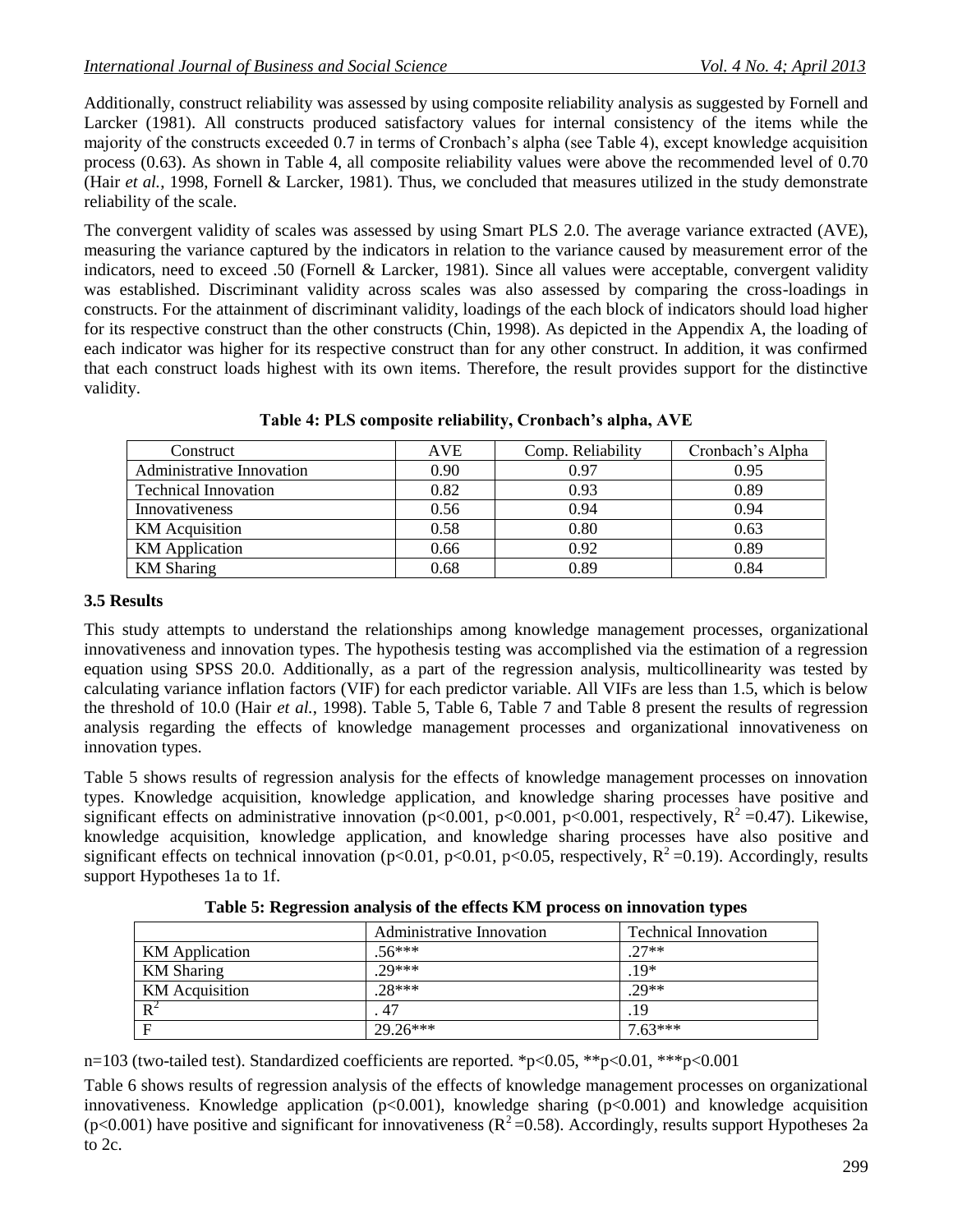## **Table 6: Results of regression analysis of the effects KM processes on the innovativeness**

|                       | Innovativeness |
|-----------------------|----------------|
| <b>KM</b> Application | $.52***$       |
| <b>KM</b> Sharing     | $.40***$       |
| <b>KM</b> Acquisition | .40***         |
|                       | .58            |
|                       | $46.01***$     |

n=103(two-tailed test). Standardized coefficients are reported. \*p<0.05, \*\*p<0.01, \*\*\*p<0.001.

Table 7 shows results of regression analysis regarding the effects of organizational innovativeness on administrative innovation (p<0.001,  $R^2 = 0.59$ ) and technical innovation (p<0.001,  $R^2 = 0.29$ ), which are both significant. Therefore, Hypotheses 3a and 3b are supported.

**Table 7: Results of regression analysis of the effects innovativeness on innovation types**

|                       | Administrative Innovation | <b>Technical Innovation</b> |
|-----------------------|---------------------------|-----------------------------|
| Innovativeness        | $35***$                   | $.54***$                    |
| $\mathbf{P}^{\prime}$ | 59                        | 29                          |
| - F                   | $53.53***$                | $42.06***$                  |

n=103(two-tailed test). Standardized coefficients are reported. \*p<0.05, \*\*p<0.01, \*\*\*p<0.001.

Innovativeness is hypothesized to mediate knowledge management processes and innovation types. This study follows Baron and Kenny (1986) procedure to analyze the mediating effect. Full or perfect mediation is supported when the independent variable has no significant effect when the mediator is controlled, while partial mediation is indicated if the effect of the independent variable is reduced in magnitude but still significant when the mediator is controlled (Baron & Kenny 1986). The first step in the analysis was to examine the innovativeness effect on knowledge management processes. All knowledge management processes relate positively and significantly to innovativeness (see Table 6). The second step was to examine the relationship between knowledge management processes and innovation types. Three knowledge management processes have positive and significant effect on all innovation types (see Table 5). Next, the relationship between innovativeness and innovation types was examined. Innovativeness has positive and significant effect on all innovation types (see Table 7). Finally, as shown in Table 8, innovativeness significantly reduces the effects of all knowledge management processes on the dependent variables to non-significance level, except for the effect of knowledge application to administrative innovation. Thus, Hypothesis 4a, which states that innovativeness mediates the relationship between knowledge management processes and administrative innovation, is partially supported. In addition, Hypothesis 4b, which states that innovativeness mediates the relationship between knowledge management processes and technical innovation, is supported.

|                       | <b>Administrative Innovation</b> | <b>Technical Innovation</b> |
|-----------------------|----------------------------------|-----------------------------|
| <b>KM</b> Application | $.46***$                         | $-.00$                      |
| <b>KM</b> Sharing     | .22                              | $-.02$                      |
| <b>KM</b> Acquisition | .21                              | .08                         |
| Innovativeness        | .18                              | $.52***$                    |
| $R^2$                 | .48                              | .30                         |
| $\mathbf F$           | 22.95***                         | $10.51***$                  |

**Table 8: Results of regression analysis for mediating effect**

n=103(two-tailed test). Standardized coefficients are reported. \*p<0.05, \*\*p<0.01, \*\*\*p<0.001.

## *4. Conclusions and Limitations*

The results show that knowledge management processes and organizational innovativeness significantly influence innovation types (i.e., administrative and technical). The results also indicate that knowledge management processes relate positively to innovativeness, which in turn increases innovation in organizations. The findings support the partial mediation effect of organizational innovativeness between knowledge management processes and administrative innovation.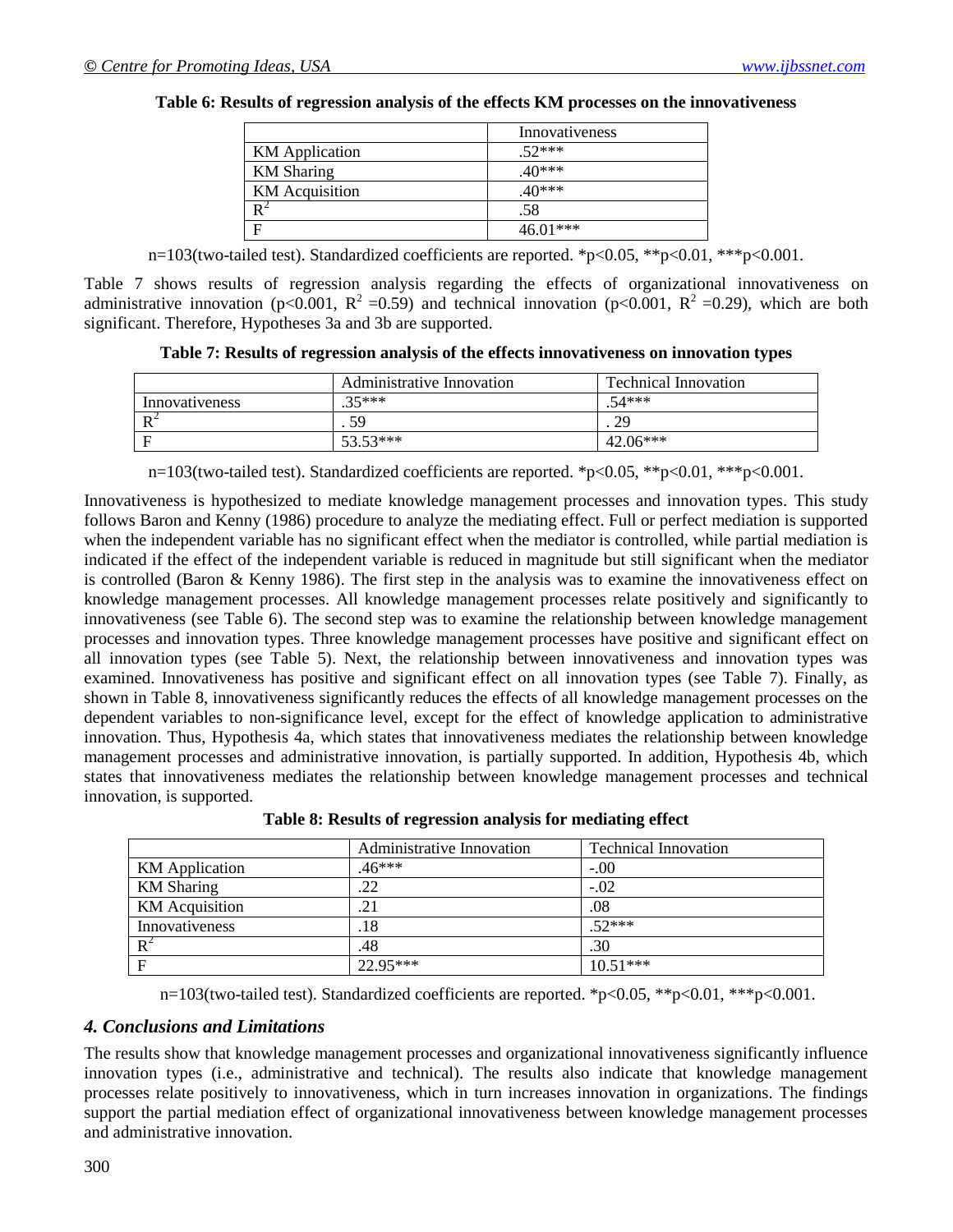Additionally, innovativeness fully mediates the relationship between knowledge management processes and technical innovation. In today' business environment, which is characterized by rapid and continuous changes, empirically analyzing knowledge management, innovativeness and innovation concepts is critical because of the importance of these concepts in creating competitive advantages. Thus, in this study, the importance of knowledge management processes, innovativeness, and multidimensional approach to innovation, including administrative and technical innovation, is demonstrated. In addition, the study contributes to the literature by empirically analyzing the relationship between knowledge management processes, innovativeness, and innovation types. Through managing knowledge effectively, organizations can promote not only the development of organizational innovativeness, but also enhancing all types of innovation. Therefore, knowledge management processes (i.e., knowledge acquisition, sharing, and application) have been considered effective means of promoting an innovative culture and facilitating different types of innovation in organizations. Additionally, full mediation shows the importance of innovativeness in explaining the relation between knowledge management processes and technical innovation, thus there is no need to test for further indirect effects.

Though majority of the previous studies link knowledge management with innovation in general or a single type of innovation, distinguishing innovation types is also important as successful generation, implementation, and adaptation of innovation necessitate different attributes. Therefore, one of the practical implications of the results is in the management of organizational innovation processes, owners and/or managers need to consider the types of innovation. Furthermore, in order to manage innovation process effectively, owners and/or managers need to understand knowledge management and innovativeness factors that affect different innovation types in their organizations.

Although explained patterns of relationships conform to theoretical predictions and have some practical implications, this study is not without limitations. First, knowledge management processes, organizational innovativeness, and innovation types are measured by individuals' responses that may decrease the objectivity of the study. To alleviate this limitation, samples have been chosen from executives and employees who are familiar with the topics in survey. Second, the study has been administered in a Turkish context. The proposed relationships should be examined in different cultures to increase the generalizability of the findings. In addition, according to Preacher and Kelley (2011), full mediation suggests that a researcher has completely explained the process by the relationship between independent and dependent variables and there is no need to test for further indirect effects. In the case of partial mediation effect of organizational innovativeness between knowledge management processes and administrative innovation, other indirect effects should be examined and tested empirically. Finally, the study should be repeated with an increased sample size and in a wider range of sectors.

## *References*

- Ahmed, P. K. (1998). Culture and climate for innovation. *European journal of innovation management*, *1*(1), 30- 43.
- Alavi, M., & Leidner, D. E. (2001). Review: Knowledge management and knowledge management systems: Conceptual foundations and research issues. *MIS quarterly*, 107-136.
- Alavi, M., &Tiwana, A. (2002). Knowledge integration in virtual teams: The potential role of KMS. *Journal of the American Society for Information Science and Technology*, *53*(12), 1029-1037.
- Antonelli, C. (1999). The evolution of the industrial organisation of the production of knowledge. *Cambridge Journal of Economics*, *23*(2), 243-260.
- Argote, L., McEvily, B., & Reagans, R. (2003). Managing knowledge in organizations: An integrative framework and review of emerging themes. *Management science*, *49*(4), 571-582.
- Barclay, D., Higgins, C., & Thompson, R. (1995). The partial least squares (PLS) approach to causal modelling: personal computer adoption and use as an illustration. *Technology studies*, *2*(2), 285-309.
- Baron, R. M., & Kenny, D. A. (1986). The moderator–mediator variable distinction in social psychological research: Conceptual, strategic, and statistical considerations. *Journal of personality and social psychology*, *51*(6), 1173.
- Beijerse, R. P. (1999). Questions in knowledge management: defining and conceptualizing a phenomenon. *Journal of Knowledge Management*, *3*(2), 94-110.
- Bhatt, G. D. (2001). Knowledge management in organizations: examining the interaction between technologies, techniques, and people. *Journal of knowledge management*, *5*(1), 68-75.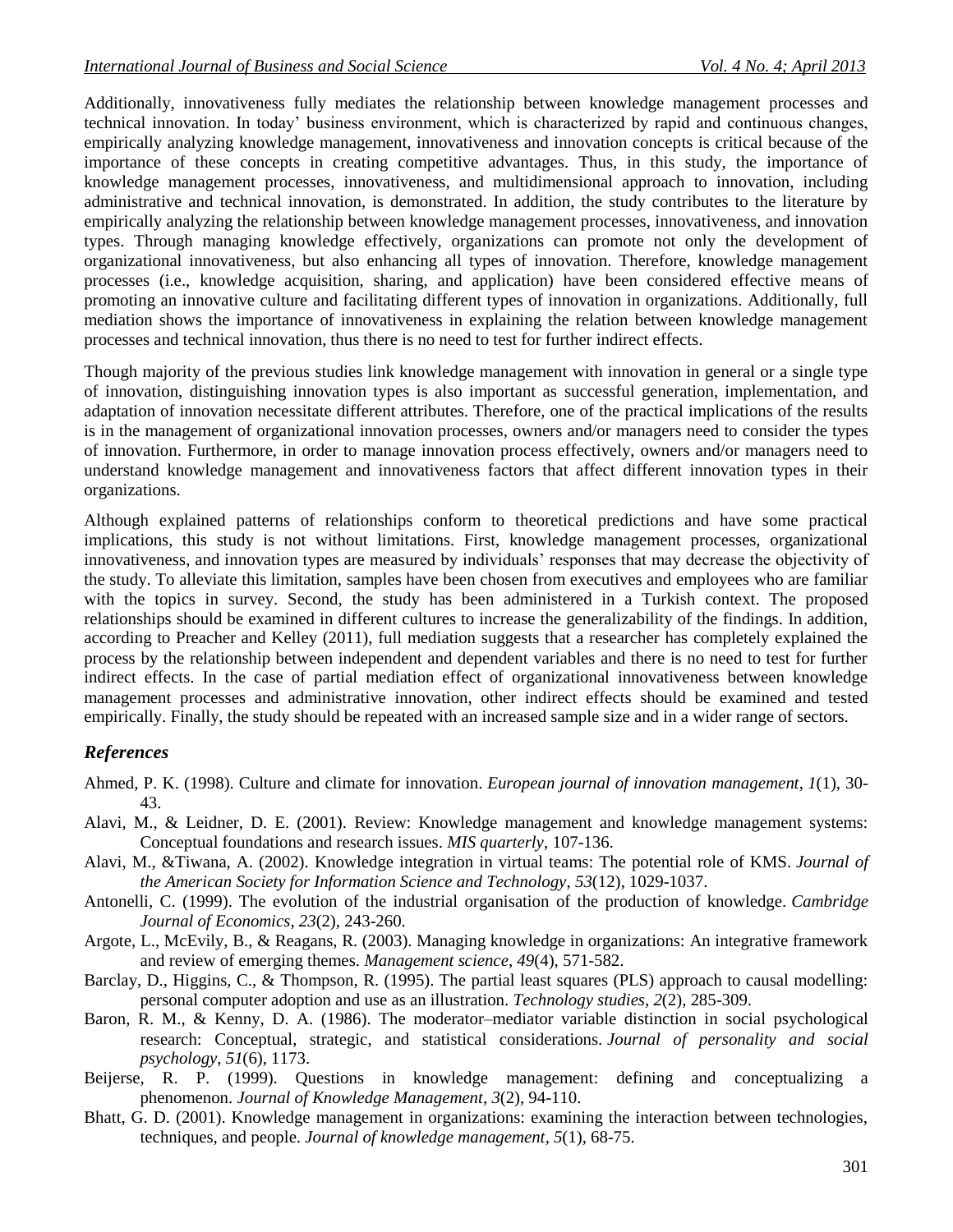- Byrd, T. A., & Turner, D. E. (2001).An exploratory examination of the relationship between flexible IT infrastructure and competitive advantage.*Information & Management*, *39*(1), 41-52.
- Carneiro, A. (2000). How does knowledge management influence innovation and competitiveness? *Journal of knowledge management*, *4*(2), 87-98.
- Chen, C. J., & Huang, J. W. (2009). Strategic human resource practices and innovation performance—The mediating role of knowledge management capacity. *Journal of Business Research*, *62*(1), 104-114.
- Chin, W. W. (1998). Commentary: Issues and opinion on structural equation modeling. *MIS quarterly*.
- Conner, K. R., &Prahalad, C. K. (1996). A resource-based theory of the firm: Knowledge versus opportunism. *Organization science*, *7*(5), 477-501.
- Cooper, J. R. (1998). A multidimensional approach to the adoption of innovation.*Management Decision*, *36*(8), 493-502.
- Daft, R. L. (1978). A Dual-Core Model of Organizational Innovation. *Academy of management journal*, *21*(2), 193-210.
- Daft, R. L. (1982). Bureaucratic versus non bureaucratic structure and the process of innovation and change. In Bacharach, S. B. (Ed.), *Research in the Sociology of Organizations*, Greenwich, Conn.: JAI Pres.
- Damanpour F and Evan, W. (1984). Organizational innovation and performance: The problem of 'Organizational Lag'. *Administrative Science Quarterly*, 29(3), 392-409.
- Damanpour, F. (1987). The adoption of technological, administrative, and ancillary innovations: Impact of organizational factors. *Journal of management*, *13*(4), 675-688.
- Damanpour, F. (1988).Innovation type, radicalness, and the adoption process.*Communication research*, *15*(5), 545-567.
- Damanpour, F. (1991). Organizational innovation: A meta-analysis of effects of determinants and moderators. *Academy of management journal*, 555-590.
- Damanpour, F., Szabat, K. A., & Evan, W. M. (1989).The relationship between types of innovation and organizational performance. *Journal of Management Studies*, *26*(6), 587-602.
- Darroch, J., & McNaughton, R. (2002).Examining the link between knowledge management practices and types of innovation. *Journal of intellectual capital*,*3*(3), 210-222.
- Davenport, T. H. Prusak. L.(1998). *Working knowledge: How organizations manage what they know*.
- Dobni, C. B. (2008). Measuring innovation culture in organizations: The development of a generalized innovation culture construct using exploratory factor analysis. *European Journal of Innovation Management*, *11*(4), 539-559.
- Dove, R. (1999).Knowledge management, response ability, and the agile enterprise. *Journal of knowledge management*, *3*(1), 18-35.
- Drucker P.F. (1995)*. Managing in a Time of Great Change*.Truman Talley, New York, NY.
- Drucker, P.F. (1993). *Post-Capitalist Society*.Butterworth-Heineman, New York, NY.
- Evan, W. M. (1966). Organizational lag. *Human organization*, *25*(1), 51-53.
- Fabrizio, K. R. (2009). Absorptive capacity and the search for innovation.*Research Policy*, *38*(2), 255-267.
- Fornell, C., & Larcker, D. F. (1981). Evaluating structural equation models with unobservable variables and measurement error. *Journal of marketing research*, 39-50.
- Garcia, R., &Calantone, R. (2003). A critical look at technological innovation typology and innovativeness terminology: a literature review. *Journal of product innovation management*, *19*(2), 110-132.
- Gefen, D., & Straub, D. (2005). A practical guide to factorial validity using PLS-Graph: Tutorial and annotated example. *Communications of the Association for Information Systems*, *16*, 109.
- Gefen, D., Straub, D. W., & Boudreau, M. C. (2000). Structural equation modelling and regression: Guidelines for research practice.
- Gloet, M., &Terziovski, M. (2004).Exploring the relationship between knowledge management practices and innovation performance. *Journal of Manufacturing Technology Management*, *15*(5), 402-409.
- Gold, A. H., Malhotra, A., &Segars, A. H. (2001). Knowledge management: An organizational capabilities perspective. *Journal of management information systems*, *18*(1), 185-214.
- Gopalakrishnan, S., &Damanpour, F. (1997).A review of innovation research in economics, sociology and technology management. *Omega*, *25*(1), 15-28.
- Grant, R. M. (1996). Toward a knowledge-based theory of the firm. *Strategic management journal*, *17*, 109-122.
- Hair Jr. JF., Anderson R.E., Tatham R.C. and Black WC. (1998). *Multivariate Data Analysis*. Upper Saddle River, NJ: Prentice-Hall.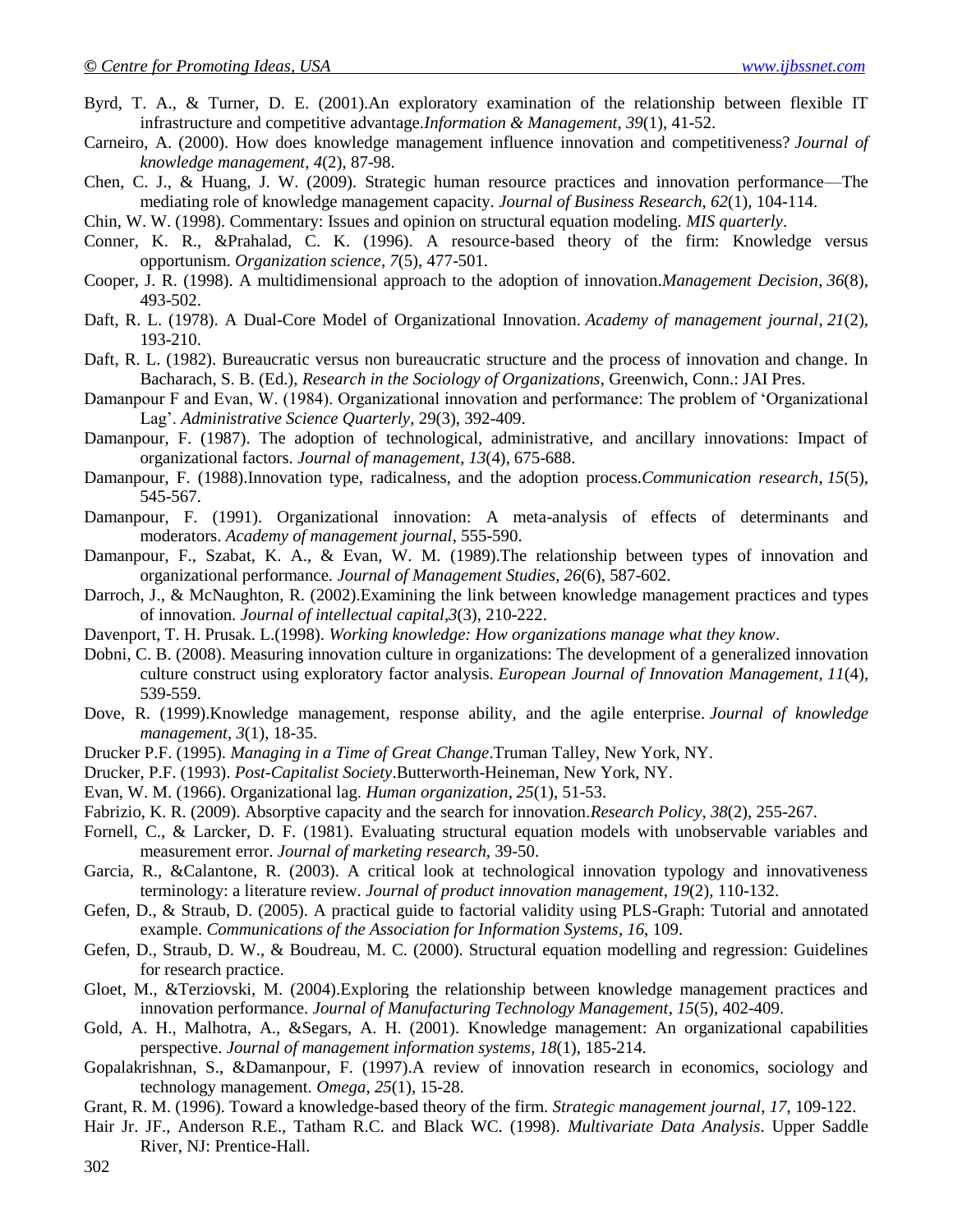- Hall, R. (2006). A framework linking intangible resources and capabilities to sustainable competitive advantage. *Strategic management journal*, *14*(8), 607-618.
- Huang, J. W., & Li, Y. H. (2009). The mediating effect of knowledge management on social interaction and innovation performance. *International Journal of Manpower*, *30*(3), 285-301.
- Hurley, R. F., & Hult, G. T. M. (1998). Innovation, market orientation, and organizational learning: an integration and empirical examination. *The Journal of Marketing*, 42-54.
- Jansen, J.J.P., Van Den Bosch, F.A.J., and Volberda, H.W. (2006). Exploratory innovation, exploitative innovation, and performance: Effects of organizational antecedents and environmental moderators. *Management Science*, 52(11), 1661-1674.
- Johannessen, J. A., Olsen, B., & Olaisen, J. (1999). Aspects of innovation theory based on knowledgemanagement. *International Journal of Information Management: The Journal for Information Professionals*, *19*(2), 121-139.
- Kanter, R. M. (1984). The Change Masters. New York: Simon and Schuster.
- Knight, K. E. (1967). A descriptive model of the intra-firm innovation process.*The Journal of Business*, *40*(4), 478-496.
- Leticia, M., & Ignacio, L. (2007). Innovativeness and organizational innovation in total quality oriented firms: The moderating role of market turbulence. *Technovation*, 27(9), 514-532.
- Lin, H. F. (2007). Knowledge sharing and firm innovation capability: an empirical study. *International Journal of Manpower*, *28*(3/4), 315-332.
- McElroy, M. W. (2000). Integrating complexity theory, knowledge management and organizational learning. *Journal of knowledge management*, *4*(3), 195-203.
- Miller, W. (1999).Building the ultimate resource.*Management Review*, January, pp.42-45.
- Muffatto, M. (1998). Corporate and individual competences: how do they match the innovation process?. *International journal of technology management*, *15*(8), 836-853.
- Nonaka, I. and Takeuchi, H. (1995).*The Knowledge Creating Company*.Oxford:Oxford University Press.
- Parlby, D., & Taylor, R. (2000). The power of knowledge: A business guide to knowledge management. *Online], cited*.
- Plessis, M. (2007). The role of knowledge management in innovation.*Journal of knowledge management*, *11*(4), 20-29.
- Preacher, K. J., & Kelley, K. (2011). Effect size measures for mediation models: quantitative strategies for communicating indirect effects.*Psychological methods*, *16*(2), 93.
- Ringle, C. M., Wende, S. and Will A. (2005). SmartPLS. Hamburg, Germany, [\(http://www.smartpls.de\)](http://www.smartpls.de/).
- Sarin, S., & McDermott, C. (2003). The Effect of Team Leader Characteristics on Learning, Knowledge Application, and Performance of Cross‐Functional New Product Development Teams. *Decision Sciences*, *34*(4), 707-739.
- Subramaniam, M., &Youndt, M. A. (2005).The Influence of Intellectual Capital on the Types of Innovative Capabilities. *Academy of Management Journal*,*48*(3), 450-463.
- Thompson V.A. (1965). Bureaucracy and Innovation.*Administrative Science Quarterly*, 10(1), 1-20.
- Tippins, M. J., & Sohi, R. S. (2003). IT competency and firm performance: is organizational learning a missing link? *Strategic Management Journal*, *24*(8), 745-761.
- Tsai, W. (2001). Knowledge transfer in intra‐organizational networks: effects of network position and absorptive capacity on business unit innovation and performance. *Academy of Management Journal*, 44, 998–1004.
- Tushman, M.L., O'Reilly, C.A., III. (1997). Winning Through Innovation: A Practical Guide to Leading Organizational Change and Renewal. Harvard Business School Press, Boston.
- Van de Ven, A. H. (1986). Central problems in the management of innovation.*Management science*, *32*(5), 590- 607.
- Wang, C. L., & Ahmed, P. K. (2004). The development and validation of the organisational innovativeness construct using confirmatory factor analysis.*European Journal of Innovation Management*, *7*(4), 303-313.
- Wilson, G. (2007). Knowledge, innovation and re-inventing technical assistance for development. *Progress in Development Studies*, *7*(3), 183-199.
- Yli‐Renko, H., Autio, E., & Sapienza, H. J. (2001). Social capital, knowledge acquisition, and knowledge exploitation in young technology‐based firms.*Strategic Management Journal*, *22*(6‐7), 587-613.
- Zaltman, G., Duncan, R. and Holbek, J. (1973), Innovations and Organizations, Wiley, New York, NY.